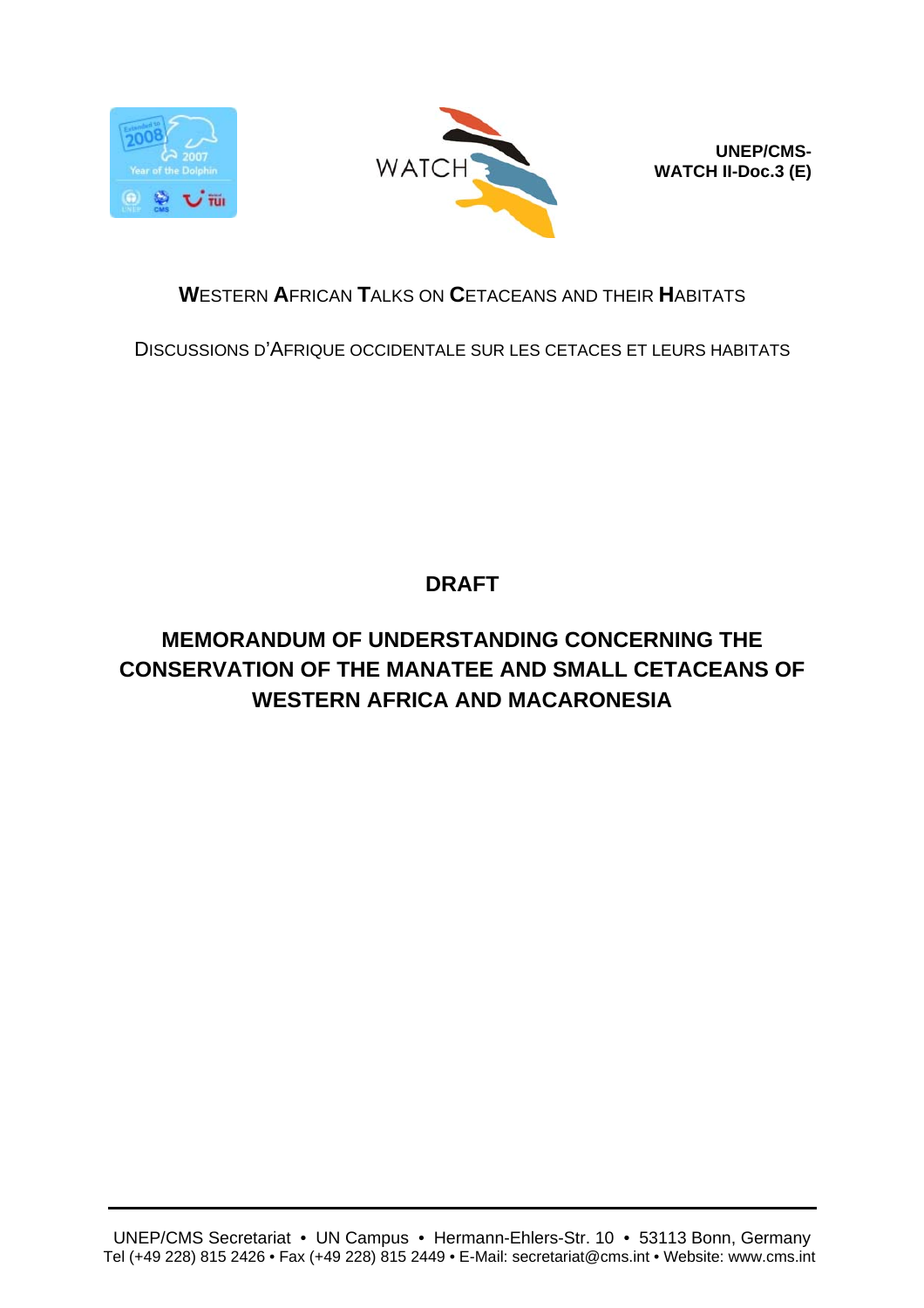#### **DRAFT**

#### **MEMORANDUM OF UNDERSTANDING CONCERNING THE CONSERVATION OF THE MANATEE AND SMALL CETACEANS OF WESTERN AFRICA AND MACARONESIA**

Among the States of Western Africa and Macaronesia:

The undersigned,

*Acknowledging* the role of the Convention on the Conservation of Migratory Species of Wild Animals (CMS) in the conservation and management of aquatic mammals;

*Aware* of international responsibilities to conserve the West African manatee and small cetaceans of the African Eastern Atlantic Basin and Macaronesia, in particular, pursuant to the Convention on Biological Diversity (CBD), for which CMS is the lead partner in the global conservation of migratory species over their entire range;

*Recognising* the need of aquatic mammal conservation at the global level as reflected, *inter alia*, in the United Nations Convention on the Law of the Sea (UNCLOS), the International Whaling Commission (IWC) and the Convention on International Trade in Endangered Species (CITES);

*Further recognising* instruments, policies and strategies important to the region, in particular, the key regional role of the Convention for the Co-operation in the Protection and Development of the Marine and Coastal Environment of the West and Central African Region (Abidjan Convention), as well as the CMS Memoranda of Understanding Concerning Conservation Measures for Marine Turtles of the Atlantic Coast of Africa and Concerning Conservation Measures for the Eastern Atlantic Populations of the Mediterranean Monk Seal;

*Aware* of the region's exceptional richness of marine and aquatic biodiversity and that in addition to the West African manatee more than thirty species of small cetaceans inhabit the region;

*Knowing* that manatees and small cetaceans are an integral part of the region's marine and aquatic environments and connect the region's ecosystems and cultures, and that this underlines the urgent need to ensure their conservation for the benefit of present and future generations;

*Conscious* that manatees occur over vast areas, making their survival dependent on their conservation over the entire range of their coastal and inland water habitats;

*Conscious too* that small cetaceans migrate and disperse over vast distances, making their survival dependent on their conservation over a wide area and in a wide range of marine habitats;

*Emphasising* that knowledge of the biology, ecology, migration, population abundance, and the conservation status of manatees and small cetaceans is insufficient and that international cooperation will facilitate research and monitoring of these species in order to develop and implement conservation measures;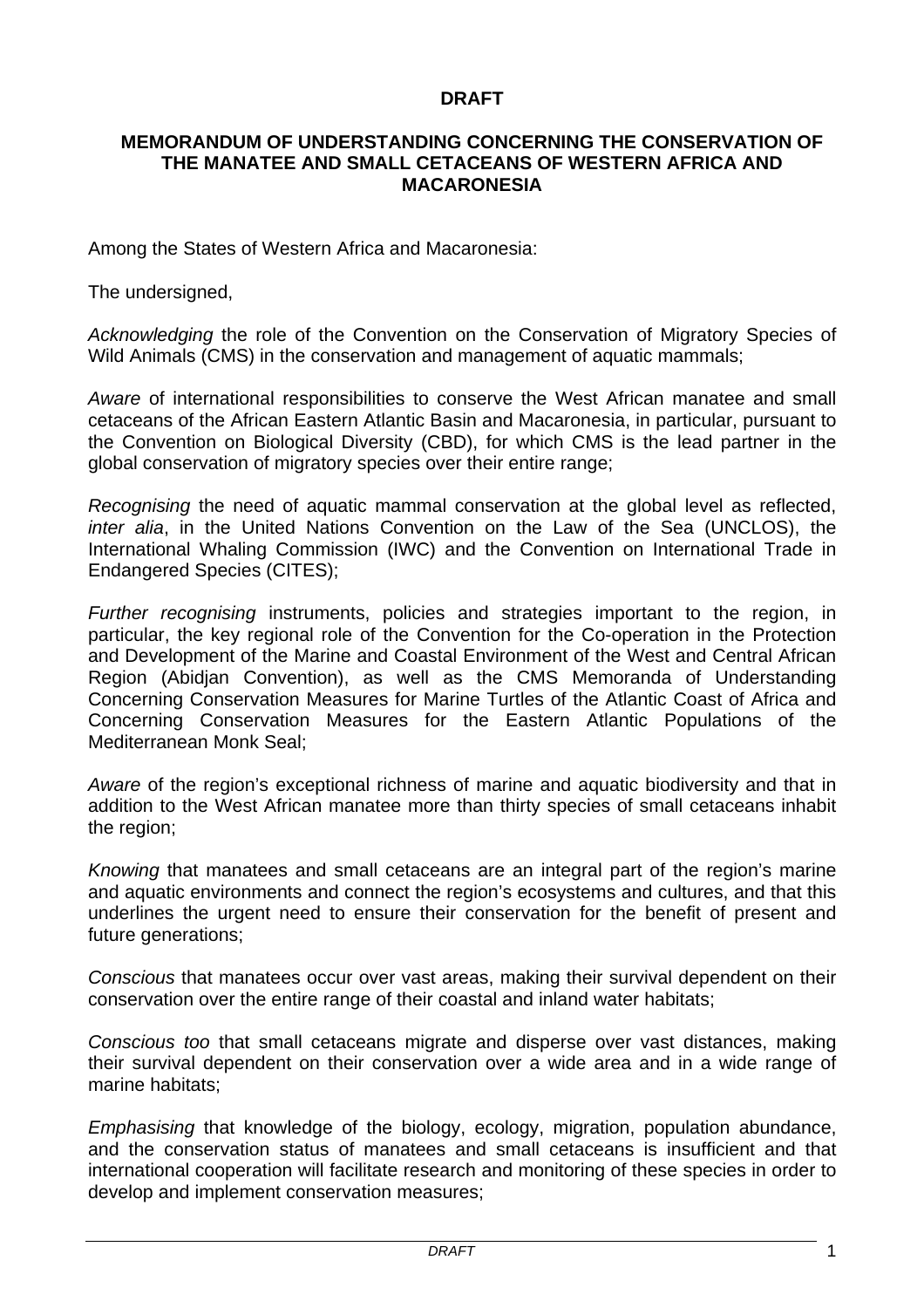*Concerned* that the existence of the manatees frequenting coastal and inland waters of the region's Western African Range States is threatened by habitat destruction due to pollution, overexploitation and construction, as well as by-catch and hunting;

*Equally concerned* that the conservation status of small cetacean populations frequenting the marine and coastal waters of the region's Range States, can be affected by factors such as directed take and by-catch, degradation, disturbance or destruction of their habitats, chemical and acoustic pollution, decline in food availability, use and abandonment of fishing gear, ship-strikes and climate change. This applies particularly to populations that have been severely depleted;

*Aware* that many activities in the region, such as oil and gas exploration, extraction and other mining activities, fishing and tourism, are socially and economically important, but emphasising that they should be conducted in an ecologically sustainable manner to minimise the threats posed to manatees and small cetaceans;

*Emphasising* further that the particular vulnerability of manatee and small cetacean populations warrants the implementation of conservation measures where they do not already exist;

*Acknowledging* that although the Range States have endeavoured individually to ensure conservation of manatees and small cetaceans, coordinated and concerted actions across the migratory range are still required to conserve these migratory species to improve their conservation status;

*Noting* that CMS calls for international cooperative action to conserve migratory species, and that CMS Article IV encourages CMS Contracting Parties to conclude Agreements, including non-legally binding agreements in respect of any population of migratory species;

*Recalling* that Resolutions 7.7 and 8.5, as well as Recommendation 7.3, of the CMS Conference of the Parties endorse CMS Contracting Parties in the region to consider establishing a Memorandum of Understanding on manatees and small cetaceans and the need to undertake collaborative actions, notably through action plans;

*Also recalling* the recommendations for the conservation of small cetaceans and manatees formulated at the workshop on "The Conservation and Management of Small Cetaceans of the Coast of Africa", held in Conakry, Guinea, in May 2000;

*Encouraged* by the work of existing cetacean-related instruments negotiated under the auspices of CMS such as the Agreement on the Conservation of Cetaceans of the Black Sea, Mediterranean Sea and Contiguous Atlantic Area (ACCOBAMS), the Agreement on the Conservation of Small Cetaceans of the Baltic, North East Atlantic, Irish and North Seas (ASCOBANS) and the Memorandum of Understanding Concerning the Conservation of Cetaceans and their Habitats in the Pacific Islands Region;

*Recognising* that the scientific bodies of existing CMS instruments and the CMS Scientific Council have scientific and technical expertise that can be shared with the region to support the implementation of this Memorandum of Understanding;

*Noting* that the region's coastal communities, and those communities living along inland waters, value manatees and small cetaceans as part of their cultural heritage, and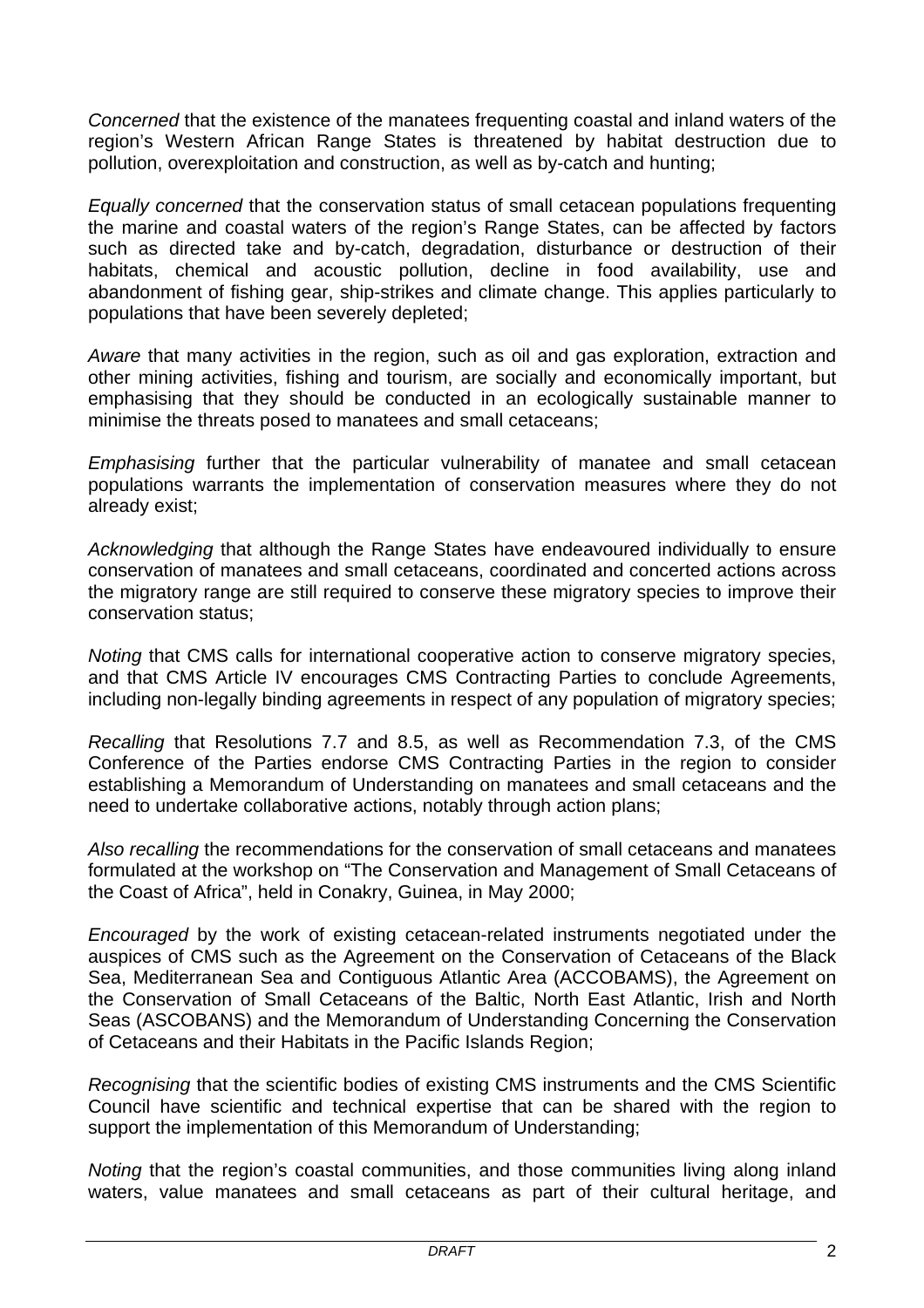recognise that the species are significant components of the region's biodiversity because of their unique ecological, economic, scientific, educational and tourism values;

*Acknowledging* the shared responsibility of the Range States, including all government agencies concerned with the environment, fisheries, development and extractive industries, intergovernmental organisations, the non-governmental sector, the private sector, including oil and mining companies, the fish and aquaculture industries, and tour operators, to work with local communities to achieve and maintain a favourable conservation status for the region's manatees, small cetaceans and their habitats;

*Confirming* that the Signatories have the primary responsibility to implement this Memorandum of Understanding;

DECIDE to work closely together in the region and to foster cooperation, build capacity and ensure coordinated region-wide actions to achieve and maintain a favourable conservation status for all manatees and small cetaceans and their habitats and to safeguard the associated values of these species for the people of the region. To these ends, in the spirit of mutual understanding and cooperation, the Signatories record their understanding that their governments will individually or collectively:

- 1. Take steps as Range States for the respective species to conserve manatees and small cetaceans and fully protect those species listed in CMS Appendix I that occur in the region.
- 2. Consider, as appropriate, ratifying or acceding to those biodiversity-related international instruments that complement the intent of this Memorandum of Understanding, including in particular CMS, so as to enhance the legal protection of the region's manatees and small cetaceans.
- 3. Enact, review or update and enforce, as appropriate, legislation to conserve the region's manatees and small cetaceans.
- 4. Implement, subject to the availability of necessary resources and where they are a Range State for the respective species, the provisions of the Action Plans attached as annexes to this Memorandum of Understanding as a basis to conserve all populations of manatees and small cetaceans in the region. The Action Plans address:
	- a) (List of themes as in final Action Plans)
- 5. Facilitate the rapid exchange of scientific, technical and legal information necessary to coordinate conservation measures, and cooperate with recognised experts and collaborating organisations to facilitate the work conducted in relation to the Action Plans.
- 6. Assess the implementation of this Memorandum of Understanding, including the Action Plans, at regular meetings to be attended by representatives of each of the signatories, and persons or organisations technically qualified in manatee and small cetacean conservation. Where appropriate, such meetings may be held as a component of other events, such as meetings of the Conference of Parties to CMS.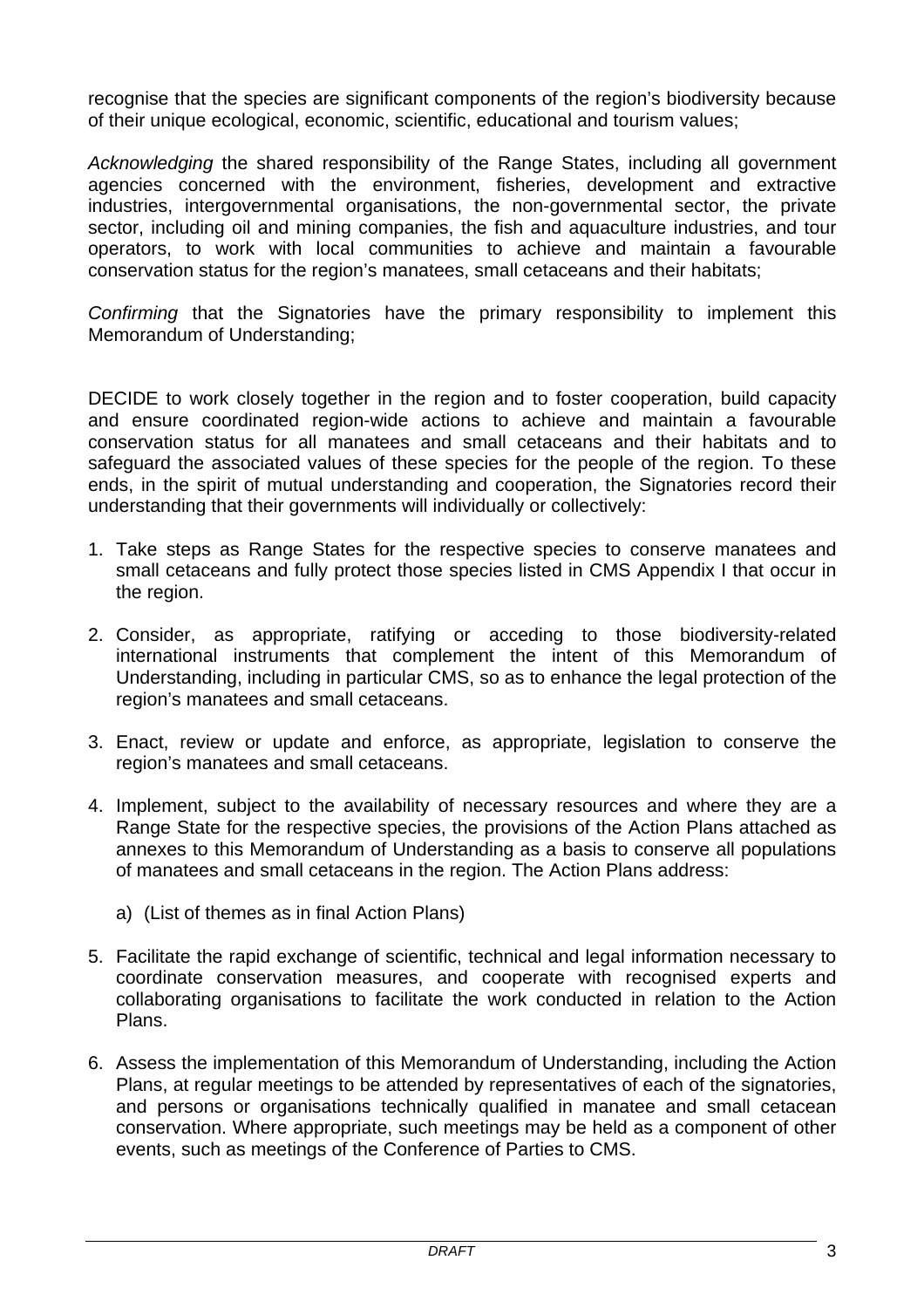- 7. Designate a competent authority to serve as a focal point for communication between the Signatories and for implementing activities under this Memorandum of Understanding, and communicate the complete contact details of this authority (and any changes thereto) to the Secretariat.
- 8. Provide to the Secretariat a regular report on their implementation of this Memorandum of Understanding, the periodicity and format of which will be determined at the first Meeting of the Signatories. The Secretariat will transmit to each of the Signatories, non-signatories and any collaborating organisations all of the reports received, together with an overview report that it will compile on the basis of the information at its disposal.
- 9. Agree at each Meeting of the Signatories:
	- a) A budget to meet the expenses required for the operation of the secretariat and activities carried out under this Memorandum of Understanding and to assist the signatories to carry out their responsibilities under this Memorandum of Understanding;
	- b) Arrangements for the provision of funds to meet the requirements of the budget.

### **Further Understandings**

- 10. This Memorandum of Understanding is an agreement under Article IV, paragraph 4, of CMS and is not legally binding.
- 11. The Action Plans are part of this Memorandum of Understanding.
- 12. Each Signatory, as appropriate, will implement the Memorandum of Understanding in the region with respect to:
	- a) Its nationals and vessels; and
	- b) Marine areas, inland waters and terrestrial areas under its jurisdiction.
- 13. This Memorandum of Understanding is open for signature by the Range States and will take effect with seven signatures. It will become effective for each subsequent Signatory on the date of signature.
- 14. This Memorandum of Understanding will remain open for signature indefinitely, and will remain in effect indefinitely subject to the right of any Signatory to terminate its participation by providing one year's written notice to all other Signatories.
- 15. This Memorandum of Understanding may be amended by a consensus at a Meeting of the Signatories. The Action Plans may be amended by a two-thirds majority of the respective Range States at a Meeting of the Signatories. When appropriate, the Signatories will consider amending this Memorandum of Understanding to make it legally binding and to include other species.
- 16. Nothing in this Memorandum of Understanding precludes signatories from implementing stronger measures than those specified in the Action Plans, in accordance with international law.